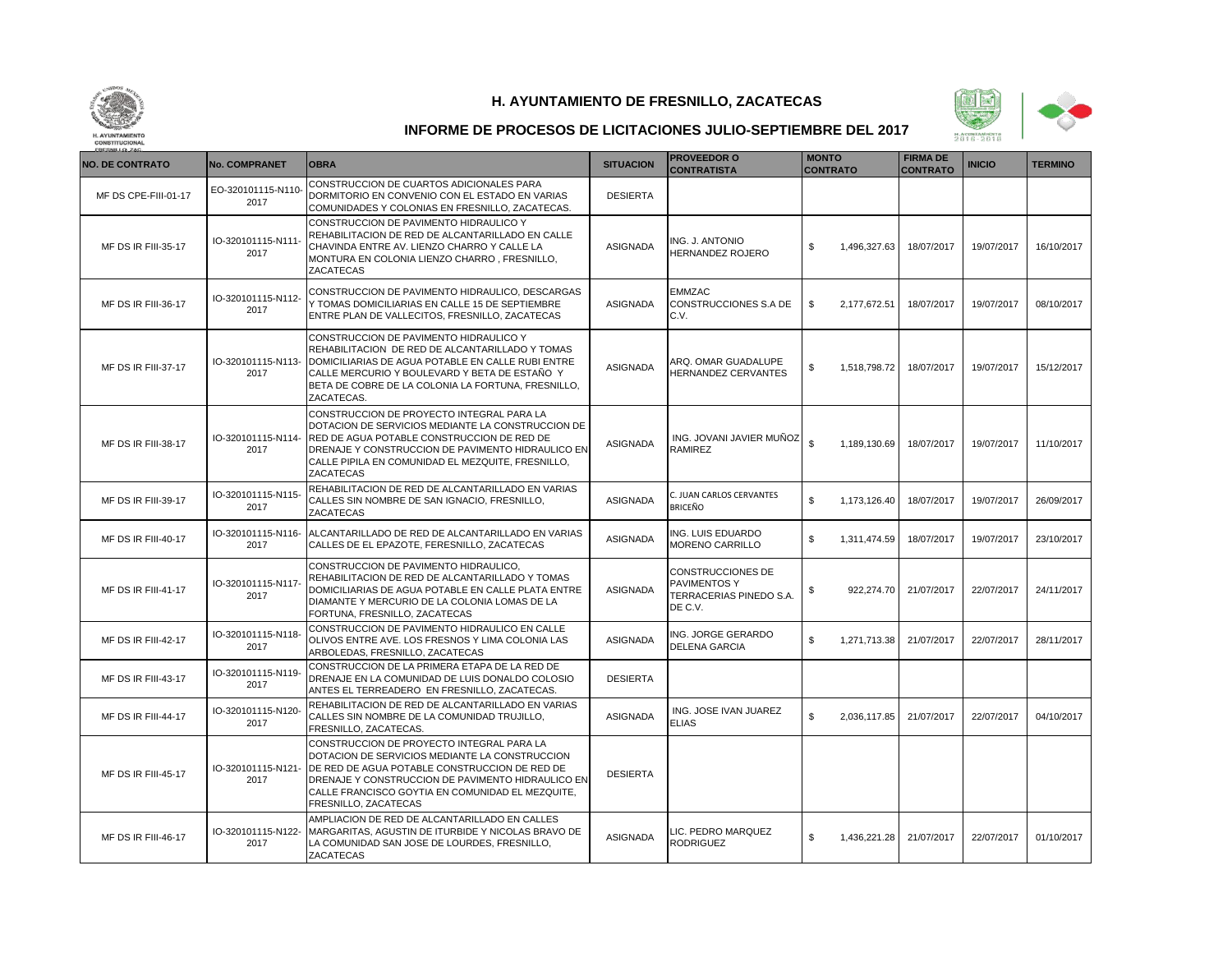



| <b>NO. DE CONTRATO</b> | <b>No. COMPRANET</b>       | <b>OBRA</b>                                                                                                                                                                               | <b>SITUACION</b> | <b>PROVEEDOR O</b><br><b>CONTRATISTA</b>                                | <b>MONTO</b><br><b>CONTRATO</b> | <b>FIRMA DE</b><br><b>CONTRATO</b> | <b>INICIO</b> | <b>TERMINO</b> |
|------------------------|----------------------------|-------------------------------------------------------------------------------------------------------------------------------------------------------------------------------------------|------------------|-------------------------------------------------------------------------|---------------------------------|------------------------------------|---------------|----------------|
| MF DS AD FIII-72-17    | AO-320101115-N123-<br>2017 | SUMINISTRO E INSTALACION DE CISTERNAS EN VARIAS<br>COMUNIDADES Y COLONIAS DE FRESNILLO, ZACATECAS                                                                                         | <b>ASIGNADA</b>  | C. JUAN CARLOS CERVANTES<br>BRICEÑO                                     | \$<br>73,773.63                 | 12/07/2017                         | 13/07/2017    | 26/08/2017     |
| MF DS AD FIII-73-17    | AO-320101115-N124<br>2017  | AMPLIACION DE RED DE ALCANTARILLADO EN VARIAS<br>CALLES SIN NOMBRE DE SAN PEDRO DE ABREGO,<br>FRESNILLO, ZACATECAS                                                                        | <b>ASIGNADA</b>  | CUISCO S.A. DE C.V.                                                     | \$<br>593,012.50                | 12/07/2017                         | 13/07/2017    | 26/08/2017     |
| MF DS AD FIII-74-17    | AO-320101115-N125<br>2017  | CONSTRUCCION DE GUARNICIONES Y BANQUETAS EN<br>VARIAS COMUNIDADES Y COLONIAS DE FRESNILLO,<br><b>ZACATECAS</b>                                                                            | <b>ASIGNADA</b>  | GMS CONSTRUCTORES S.A.<br>DE C.V.                                       | $\mathbb{S}$<br>133,439.92      | 12/07/2017                         | 13/07/2017    | 13/08/2017     |
| MF DS AD FIII-75-17    | AO-320101115-N126-<br>2017 | SUMINISTRO E INSTALACION DE CISTERNAS EN VARIAS<br>COMUNIDADES Y COLONIAS DE FRESNILLO, ZACATECAS                                                                                         | <b>ASIGNADA</b>  | ARQ. OMAR GUADALUPE<br>HERNANDEZ CERVANTES                              | $\mathbb S$<br>53,228.33        | 12/07/2017                         | 13/07/2017    | 26/08/2017     |
| MF DS AD FIII-76-17    | AO-320101115-N127-<br>2017 | CONSTRUCCION DE AULA TIPO 6X8 EN JARDIN DE NIÑOS<br>LEOBARDO RUIZ EN EL SALTO, FRESNILLO, ZACATECAS                                                                                       | <b>ASIGNADA</b>  | ING. GENRY RAMOS<br><b>DOMINGUEZ</b>                                    | $\mathbb{S}$<br>486,972.64      | 12/07/2017                         | 13/07/2017    | 09/11/2017     |
| MF DS AD FIII-77-17    | AO-320101115-N128-<br>2017 | MEJORAMIENTO DE CENTRO DE SALUD EN COMUNIDAD DE<br>SAN JERONIMO, FRESNILLO, ZACATECAS                                                                                                     | <b>ASIGNADA</b>  | ING. ARQ. SANDRA GARCIA<br><b>TOVAR</b>                                 | $\mathbb{S}$<br>168,182.74      | 12/07/2017                         | 13/07/2017    | 10/10/2017     |
| MF DS AD FIII-78-17    | AO-320101115-N129<br>2017  | AMPLIACION DE RED DE ALCANTARILLADO EN CALLE<br>AYUTLA, ENTRE VICENTE GUERRERO Y SAN LUIS DE LA<br>COLONIA MEXICO, FRESNILLO, ZACATECAS                                                   | <b>ASIGNADA</b>  | ING. RAFAEL VALENZUELA<br><b>RODRIGUEZ</b>                              | $\mathbb S$<br>182,439.16       | 12/07/2017                         | 13/07/2017    | 15/08/2017     |
| MF DS AD FIII-79-17    | AO-320101115-N130-<br>2017 | SUMINISTRO E INSTALACION DE BOMBA SUMERGIBLE PARA<br>POZO DE AGUA POTABLE PARA 3 LITROS POR SEGUNDO DE<br>15 HP 3X230 VOLTS EN COMUNIDAD PROVIDENCIA DE<br>RIVERA, FRESNILLO, ZACATECAS   | <b>ASIGNADA</b>  | <b>TALLER Y SERVICIO</b><br>ELECTRICO LUNA S.A. DE<br>C.V.              | \$<br>150,601.86                | 12/07/2017                         | 13/07/2017    | 10/10/2017     |
| MF DS AD FIII-80-17    | AO-320101115-N131-<br>2017 | <b>ISUMINISTRO E INSTALACION DE CISTERNAS EN VARIAS</b><br>COMUNIDADES Y COLONIAS, FRESNILLO, ZACATECAS                                                                                   | <b>ASIGNADA</b>  | CONSTRUCCIONES DE<br>PAVIMENTOS Y<br>TERRACERIAS PINEDO S.A.<br>DE C.V. | 138,843.00<br>\$                | 12/07/2017                         | 13/07/2017    | 26/08/2017     |
| MF OP IR FEMM-05-17    | IO-832010994-E13-<br>2017  | RECONSTRUCCIÓN DE AULAS EN ESCUELA PRIMARIA<br>MIGUEL HIDALGO Y COSTILLA CLAVE: 32DPR096701 EN EL<br>MUNICIPIO DE FRESNILLO EN LA LOCALIDAD DE SAUCITO<br>DEL POLEO, FRESNILLO, ZACATECAS | <b>DESIERTA</b>  |                                                                         |                                 |                                    |               |                |
| MF OP IR FEMM-06-17    | IO-832010994-E14-<br>2017  | CONSTRUCCIÓN DE DOMO MULTIFUNCIONAL EN ESCUELA<br>PRIMARIA "EMILIANO ZAPATA" CON CLAVE 32DPR0985D EN<br>COMUNIDAD DE VALDECAÑAS, FRESNILLO, ZACATECAS                                     | <b>ASIGNADA</b>  | FABRICACIONES DE ACERO<br>DE FRESNILLO, S.A DE C.V.                     | Ś<br>672,427.29                 | 26/07/2017                         | 27/07/2017    | 24/10/2017     |
| MF OP IR FEMM-07-17    | IO-832010994-E15-<br>2017  | CONSTRUCCIÓN DE DOMO MULTIFUNCIONAL EN ESCUELA<br>PRIMARIA "5 DE FEBRERO" CON CLAVE 32DPR1180X EN<br>COMUNIDAD DE PRESA DE LINARES, FRESNILLO,<br>ZACATECAS.                              | <b>ASIGNADA</b>  | LUIS EDUARDO MORENO<br>CARRILLO                                         | \$<br>805,848.11                | 26/07/2017                         | 27/07/2017    | 24/10/2017     |
| MF OP IR FEMM-08-17    | IO-832010994-E16-<br>2017  | CONSTRUCCION DE DOMO MULTIFUNCIONAL EN ESCUELA<br>PRIMARIA "ADOLFO ADAME LOZANO" CON CLAVE<br>32DPR1774G EN COLONIA FOVISSSTE. FRESNILLO.<br>ZACATECAS.                                   | <b>ASIGNADA</b>  | <b>COMPLEMENTOS PARA</b><br><b>CONSTRUCCION SA DE CV</b>                | \$<br>8,000,127.79              | 26/07/2017                         | 27/07/2017    | 24/10/2017     |
| MF OP IR FEMM-09-17    | IO-832010994-E17-<br>2017  | CONSTRUCCION DE PAVIMENTO DE VIALIDAD,<br>GUARNICIONES Y BANQUETAS DE CONCRETO HIDRAULICO<br>EN C. MONUMENTO A CESARIO PINEDO, COMUNIDAD EL<br>SALTO, FRESNILLO, ZACATECAS                | <b>ASIGNADA</b>  | <b>GRUPO CONSTRUCTOR</b><br>MED CER S.A DE C.V.                         | \$<br>1,891,498.15              | 26/07/2017                         | 27/07/2017    | 24/10/2017     |
| MF OP IR FEMM-10-17    | IO-832010994-E18-<br>2017  | CONSTRUCCIÓN DE VIALIDAD, ANDADOR Y MOBILIARIO<br>URBANO EN CALLE DELICIAS ENTRE CALLE GÓMEZ Y<br>CALERA, COLONIA MINERA, FRESNILLO, ZACATECAS                                            | <b>DESIERTA</b>  |                                                                         |                                 |                                    |               |                |
| MF OP IR FEMM-11-17    | IO-832010994-E19-<br>2017  | CONSTRUCCION DE DOMO MULTIFUNCIONAL EN ESCUELA<br>PRIMARIA "MIGUEL HIDALGO Y COSTILLA" CON CLAVE<br>32DPR09670 EN COMUNIDAD DE SAUCITO DEL POLEO,<br>FRESNILLO, ZACATECAS                 | <b>ASIGNADA</b>  | <b>FABRICACIONES DE ACERO</b><br>DE FRESNILLO. S.A DE C.V.              | Ś<br>799,074.82                 | 26/07/2017                         | 27/07/2017    | 24/10/2017     |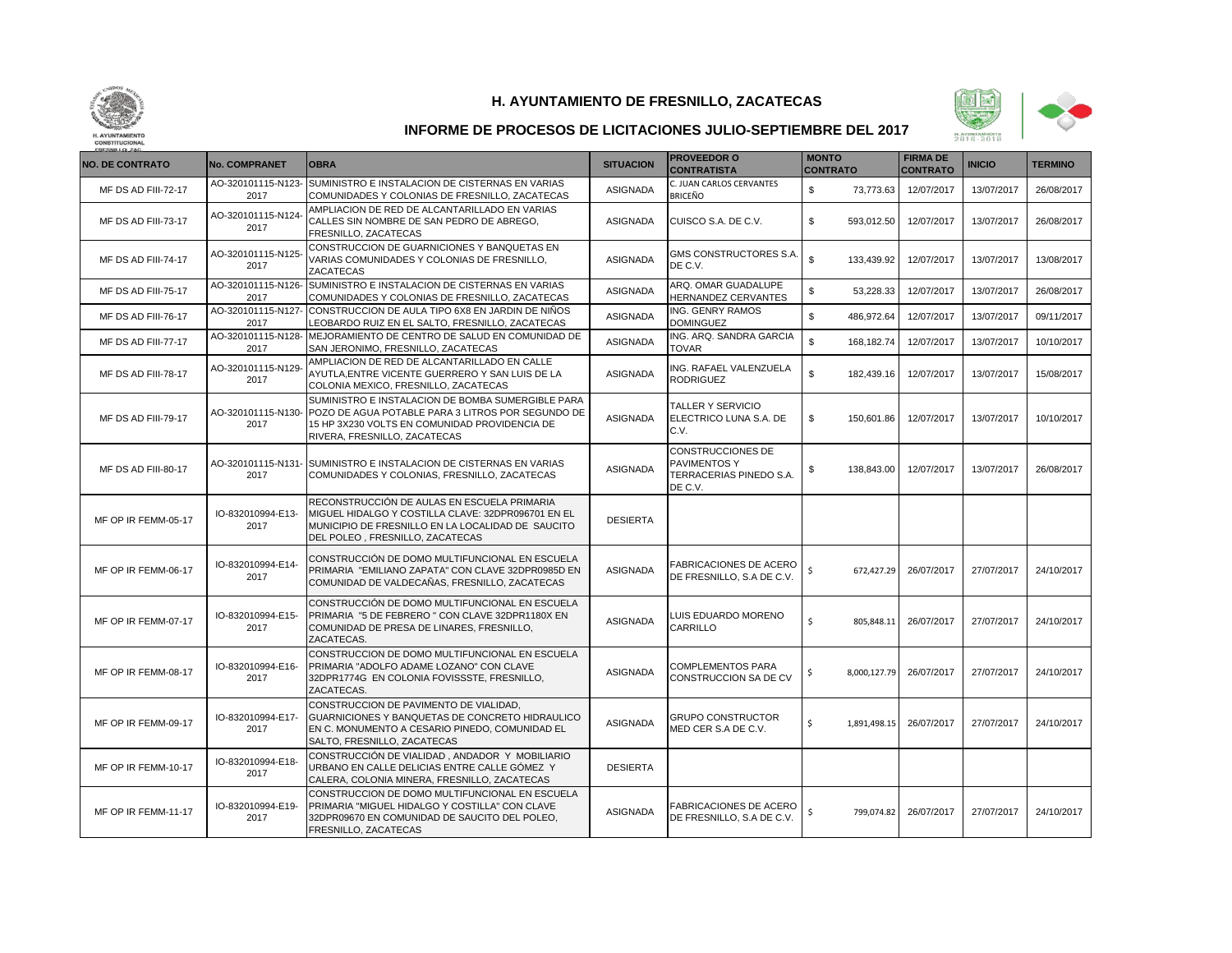



| <b>NO. DE CONTRATO</b>  | <b>No. COMPRANET</b>       | <b>OBRA</b>                                                                                                                                                                                                                         | <b>SITUACION</b> | <b>PROVEEDOR O</b><br><b>CONTRATISTA</b>                             | <b>MONTO</b><br><b>CONTRATO</b> | <b>FIRMA DE</b><br><b>CONTRATO</b> | <b>INICIO</b> | <b>TERMINO</b> |
|-------------------------|----------------------------|-------------------------------------------------------------------------------------------------------------------------------------------------------------------------------------------------------------------------------------|------------------|----------------------------------------------------------------------|---------------------------------|------------------------------------|---------------|----------------|
| MF OP CP FEMM-01-17     | LO-832010994-E20-<br>2017  | CONSTRUCCION DE PAVIMENTO HIDRAULICO, GUARNICIONES Y<br>BANQUETAS EN CALLES PLOMO (DE LOS ROBLES), DE LOS MEMBRILLO Y<br>DE LOS ENCINOS, COLONIA LAS ARBOLEDAS, FRESNILLO, ZACATECAS                                                | <b>DESIERTA</b>  |                                                                      |                                 |                                    |               |                |
| MF OP CP FEMM-02-17     | LO-832010994-E21<br>2017   | CONSTRUCCION DE PAVIMENTO, GUARNICIONES Y BANQUETAS DE<br>CONCRETO HIDRAULICO EN LA CALLE GOMEZ FARIAS Y LOPEZ MATEOS,<br>COLONIA ELECTRICISTAS, FRESNILLO, ZACATECAS.                                                              | <b>ASIGNADA</b>  | ARQ. JOSÉ BERNARDO<br>RIVERA ZAMBRANO                                | \$<br>701,204.64                | 04/08/2017                         | 05/08/2017    | 02/11/2017     |
| MF DS IR FIII-47-17     | IO-320101115-N132-<br>2017 | CONSTRUCCIÓN DE PAVIMENTO HIDRAULICO, REHABILITACION DE RED<br>DE ALCANTARILLADO Y TOMAS DOMICILIARIAS DE AGUA POTABLE EN<br>CALLE MARFIL ENTRE CALLE PLATA Y CALLE ORO DE LA COLONIA LOMAS<br>DE LA FORTUNA, FRESNILLO, ZACATECAS. | ASIGNADA         | C. JUAN CARLOS CERVANTES<br><b>BRICEÑO</b>                           | \$<br>916,240.86                | 03/08/2017                         | 04/08/2017    | 29/11/2017     |
| MF DS IR FIII-48-17     | IO-320101115-N133-<br>2017 | REHABILITACION DE RED DE ALCANTARILLADO EN CALLE MADERO ENTRE<br>EMILIANO ZAPATA Y PANFILO NATERA EN ALTAMIRA, FRESNILLO,<br>ZACATECAS                                                                                              | ASIGNADA         | ING. JORGE GERARDO DELENA<br>GARCIA                                  | \$<br>758,039.18                | 03/08/2017                         | 04/08/2017    | 09/10/2017     |
| MF DS IR FIII-49-17     | IO-320101115-N134-<br>2017 | REHABILITACION DE RED DE ALCANTARILLADO EN VARIAS CALLES DE LA<br>COLONIA RAMON AMARO, FRESNILLO, ZACATECAS                                                                                                                         | ASIGNADA         | C. JOSE MANUEL<br>HERNANDEZ CARRILLO                                 | \$<br>1,317,195.18              | 03/08/2017                         | 04/08/2017    | 22/10/2017     |
| MF OP IR ADQ GC-02-17   | IA-320101115-N135-<br>2017 | SUMINISTRO DE 451 M3 MEZCLA ASFALTICA Y 9889 LTS DE EMULSION<br>CATIONICA DE ROMPIMIENTO RAPIDO                                                                                                                                     | <b>DESIERTA</b>  |                                                                      |                                 |                                    |               |                |
| MF OP IR FEMM-12-17     |                            | CONSTRUCCIÓN DE MURO PERIMETRAL EN ESCUELA PRIMARIA<br>IO-832010994-E22-2017  "MAURICIO MAGDALENO " CAVE 32DPR2453D, EN COLONIA LA PAZ,<br>FRESNILLO, ZACATECAS                                                                     | ASIGNADA         | ARQ. LORENZO MENDOZA<br><b>GARCIA</b>                                | \$<br>929,034.20                | 03/08/2017                         | 04/08/2017    | 01/11/2017     |
| MF OP AD FEMM-01-17     |                            | CONSTRUCCION DE AULA (BIBLIOTECA) EN ESCUELA TELESECUNDARIA<br>AO-832010994-E23-2017 "SOCRATES" CLAVE: 32ETV06100 EN COMUNIDAD DE VALDECAÑAS,<br>FRESNILLO, ZACATECAS.                                                              | ASIGNADA         | ARQ. JOSÉ BERNARDO<br>RIVERA ZAMBRANO                                | \$<br>402,084.26                | 31/07/2017                         | 01/08/2017    | 29/10/2017     |
| MF OP AD FEMM-02-17     | AO-832010994-E24-2011      | SUMINISTRO E INSTALACION DE MALLA CICLONICA PERIMETRAL INCLUYE<br>RODAPIE (GUARNICION) DE CONCRETO EN ESCUELA TELESECUNDARIA<br>"SOCRATES" CLAVE 32ETV06100 EN COMUNIDAD DE VALDECAÑAS,<br>FRESNILLO, ZACATECAS.                    | ASIGNADA         | C. JOSE ALEJANDRO HERNANDEZ<br>VANEGAS                               | \$<br>216,737.25                | 31/07/2017                         | 01/08/2017    | 29/10/2017     |
| MF DS AD FIII-81-17     | AO-320101115-N136-<br>2017 | SUMINISTRO E INSTALACION DE CISTERNAS EN VARIAS COMUNIDADES Y<br>COLONIAS DE FRESNILLO, ZACATECAS.                                                                                                                                  | ASIGNADA         | C. JUAN CARLOS CERVANTES<br><b>BRICEÑO</b>                           | \$<br>73,773.63                 | 07/08/2017                         | 08/08/2017    | 21/09/2017     |
| MF DS AD FIII-82-17     | AO-320101115-N137-<br>2017 | PAGO DE MANO DE OBRADE CONSTRUCCION DE BARDA PERIMETRAL<br>(150 MTS) EN ESCUELA TELESECUNDARIA DE ESTACION SAN JOSE,<br>FRESNILLO, ZACATECAS.                                                                                       | <b>DESIERTA</b>  |                                                                      |                                 |                                    |               |                |
| MF DS AD FIII-83-17     | AO-320101115-N138-<br>2017 | SUMINISTRO E INSTALACION DE TRANSFORMADOR 10 KVA VOLTAJE<br>PRIMARIO 33,000 VOLTAJE SECUNDARIO 220-127 VOLTS MARCA PROTEC<br>PARA POZO DE AGUA POTABLE EN COMUNIDAD PRESA DEL MEZQUITE<br>FRESNILLO, ZACATECAS.                     | ASIGNADA         | C. ARTURO LUNA RIVERA                                                | \$<br>71,719.98                 | 07/08/2017                         | 08/08/2017    | 06/10/2017     |
| MF DS AD FIII-84-17     | AO-320101115-N139-<br>2017 | SUMINISTRO E INSTALACION DE CISTERNAS EN VARIAS COMUNIDADES Y<br>COLONIAS DE FRESNILLO, ZACATECAS.                                                                                                                                  | ASIGNADA         | CONSTRUCCIONES DE<br>PAVIMENTOS Y TERRACERIAS<br>PINEDO S.A. DE C.V. | \$<br>69,510.63                 | 07/08/2017                         | 08/08/2017    | 21/09/2017     |
| MF DS AD FIII-85-17     | AO-320101115-N140-<br>2017 | CONSTRUCCION DE GUARNICIONES Y BANQUETAS EN VARIAS<br>COMUNIDADES Y COLONIAS DE FRESNILLO, ZACATECAS.                                                                                                                               | ASIGNADA         | PUENTES Y ESTRUCTURAS DEL<br>MINERAL S.A. DE C.V.                    | \$<br>83,056.98                 | 07/08/2017                         | 08/08/2017    | 30/08/2017     |
| MF DS AD FIII-86-17     | AO-320101115-N141-<br>2017 | CONSTRUCCION DE PAVIMENTO HIDRAULICO, REHABILITACION DE RED<br>DE ALCANTARILLADO Y TOMAS DOMICILIARIAS DE AGUA POTABLE EN<br>CALLES ESTAÑO ENTRE BRONCE Y BOULEVARD DE LA COLONIA LOMAS DE<br>LA FORTUNA, FRESNILLO, ZACATECAS.     | ASIGNADA         | ARQ. OMAR GUADALUPE<br><b>HERNANDEZ CERVANTES</b>                    | \$<br>462,614.18                | 07/08/2017                         | 08/08/2017    | 25/11/2017     |
| MF DS IR APARURAL-01-17 | IO-832010994-25-2017       | PERFORACION DE POZO PARA ABASTECIMIENTO DE AGUA POTABLE EN<br>LA LOCALIDAD DE VASCO DE QUIROGA DEL MUNICIPIO DE FRESNILLO,<br>ZACATECAS                                                                                             | ASIGNADA         | ANA CECILIA GARZA HIRIART                                            | \$<br>1,510,049.91              | 15/08/2017                         | 16/08/2017    | 31/12/2017     |
| MF DS IR APARURAL-02-17 | IO-832010994-E26-2017      | PERFORACIÓN DE POZO PARA ABASTECIMIENTO DE AGUA POTABLE EN<br>LA LOCALIDAD DE SAN VICENTE DE PLENITUD DEL MUNICIPIO DE<br>FRESNILLO.ZACATECAS                                                                                       | ASIGNADA         | ROBERTO ALEJANDRO INGUANZO<br>INSUNZA                                | \$<br>1,387,998.17              | 15/08/2017                         | 16/08/2017    | 31/12/2017     |
| MF SG IR FORTASEG-01-17 | IA-832010994-E27-2017      | ADQUISICIÓN DE TRES (3) MOTOCICLETAS PARA LA DIRECCIÓN DE<br>SEGURIDAD PUBLICA MUNICIPAL DE FRESNILLO, ZACATECAS.                                                                                                                   | <b>DESIERTA</b>  |                                                                      |                                 |                                    |               |                |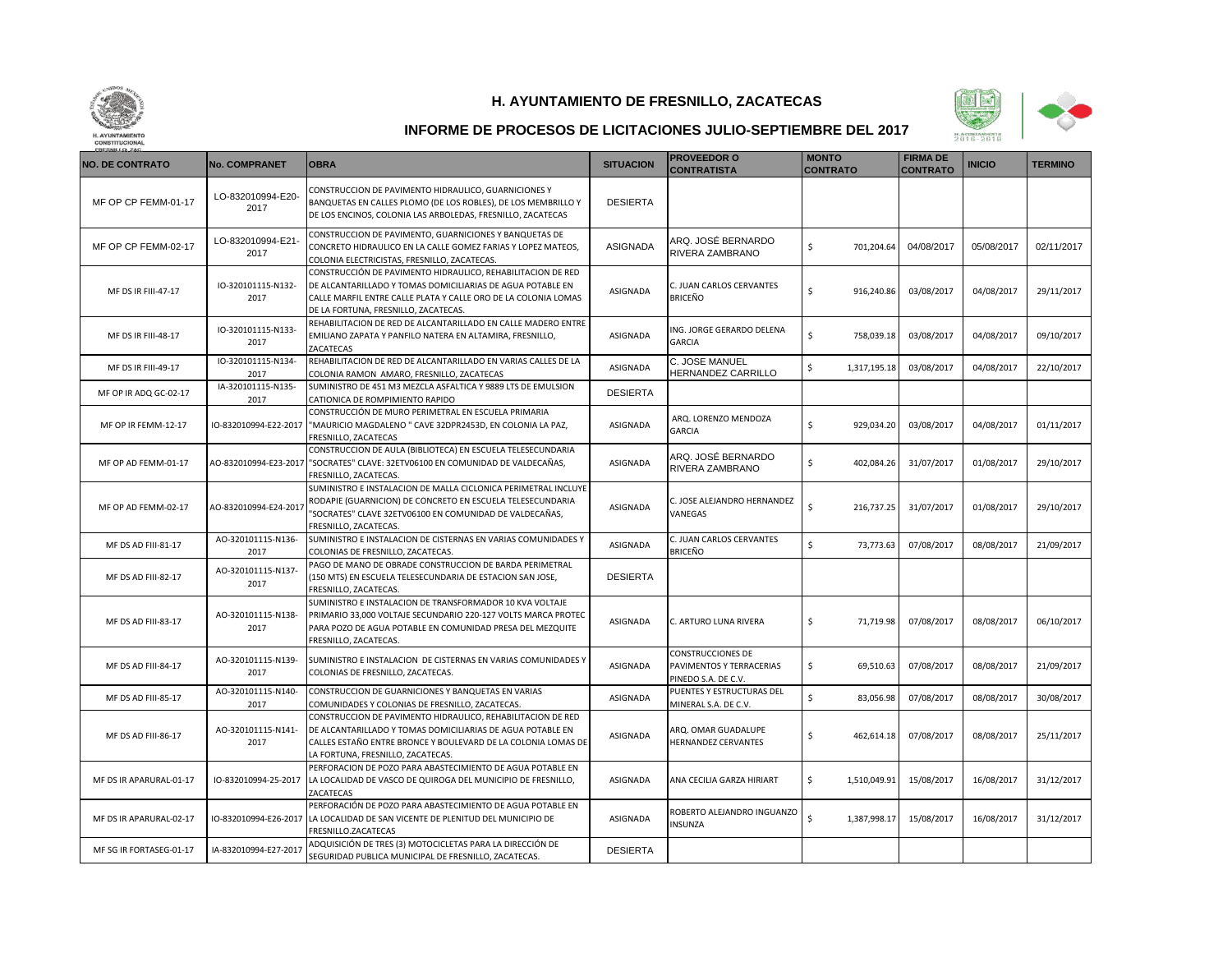



| <b>NO. DE CONTRATO</b> | <b>No. COMPRANET</b>       | <b>OBRA</b>                                                                                                                                                                                                                                                                                                                                                           | <b>SITUACION</b> | <b>PROVEEDOR O</b><br><b>CONTRATISTA</b>                    | <b>MONTO</b><br><b>CONTRATO</b> | <b>FIRMA DE</b><br><b>CONTRATO</b> | <b>INICIO</b> | <b>TERMINO</b> |
|------------------------|----------------------------|-----------------------------------------------------------------------------------------------------------------------------------------------------------------------------------------------------------------------------------------------------------------------------------------------------------------------------------------------------------------------|------------------|-------------------------------------------------------------|---------------------------------|------------------------------------|---------------|----------------|
| MF DS IR FIII-50-17    | IO-320101115-N142-<br>2017 | CONTRUCCION DE PROYECTO INTEGRAL PARA LA DONACION DE<br>SERVICIOS MEDIANTE LA CONSTRUCCION DE RED DE AGUA POTABLE<br>CONSTRUCCION DE RED DEDRENAJE Y CONSTRUCCION DE PAVIMENTO<br>HIDRAULICO EN CALLE FRANCISCO GOYTIA EN COMUNIDAD EL<br>MEZQUITE FRESNILLO, ZACATECAS                                                                                               | ASIGNADA         | ING. JOVANI JAVIER MUÑOZ<br>RAMIREZ                         | \$<br>1,376,660.59              | 30/08/2017                         | 31/08/2017    | 28/11/2017     |
| MF DS IR FIII-51-17    | IO-320101115-N143-<br>2017 | AMPLIACION DE RED DE ALCANTARILLADO EN VARIAS CALLES SIN<br>NOMBRE DE LA LOCALIDAD ORILLAS DEL LLANO, FRESNILLO, ZACATECAS                                                                                                                                                                                                                                            | ASIGNADA         | L.A.E. CIRILO GARCIA MACIAS                                 | \$<br>1,258,270.22              | 30/08/2017                         | 31/08/2017    | 09/11/2017     |
| MF DS IR FIII-52-17    | IO-320101115-N144-<br>2017 | AMPLIACION DE RED DE ALCANTARILLADO EN CALLE HERMOSILLO DE<br>LA COLONIA LOS PRADOS, FRESNILLO, ZACATECAS.                                                                                                                                                                                                                                                            | ASIGNADA         | ING. ISIDRO MEDINA RAMOS                                    | \$<br>598,801.04                | 30/08/2017                         | 31/08/2017    | 23/10/2017     |
| MF DS IR FIII-53-17    | IO-320101115-N145-<br>2017 | CONSTRUCCION DE CUARTOS ADICIONALES PARA DORMITORIO EN<br>CONVENIO CON EL ESTADO EN VARIAS COMUNIDADES Y COLONIAS EN<br>FRESNILLO, ZACATECAS.                                                                                                                                                                                                                         | ASIGNADA         | ING. JOVANI JAVIER MUÑOZ<br>RAMIREZ                         | \$<br>6,558,047.83              | 30/08/2017                         | 31/08/2017    | 26/02/2018     |
| MF DS IR FIII-54-17    | IO-320101115-N146-<br>2017 | CONSTRUCCION DE PAVIMENTO HIDRAULICO EN CALLE CUAHUTEMOC<br>ENTRE E. ZAPATA Y JOSE MA. MORELOS EN ALTAMIRA, FRESNILLO,<br>ZACATECAS                                                                                                                                                                                                                                   | ASIGNADA         | <b>CONSTRUCCION Y</b><br>MANTENIMIENTO INDUSTRIAL<br>COMAIN | \$<br>2,031,199.38              | 30/08/2017                         | 31/08/2017    | 28/11/2017     |
| MF OP IR FEMM-13-17    |                            | CONSTRUCCIÓN DE CANCHA DE USOS MULTIPLES EN CALLE 5 DE ENERO<br>10-832010994-E28-2017 ESQUINA CON CALLE 20 DE NOVIEMBRE EN LA COMUNIDAD DE<br>MILPILLAS DE LA SIERRA, FRESNILLO, ZACATECAS                                                                                                                                                                            | ASIGNADA         | ARQ. JOSÉ BERNARDO<br>RIVERA ZAMBRANO                       | \$<br>723,577.02                | 25/08/2017                         | 26/08/2017    | 24/10/2017     |
| MF OP IR FEMM-14-17    | IO-832010994-E29-2017      | CONSTRUCCION DE CUARTO PARA COMEDOR ESCOLAR Y CANCHA DE<br>USOS MULTIPLES ES ESCUELA PRIMARIA "SPINCER NYE COOK" CLAVE<br>32DPR2528D, EN COLONIA LAS AVES, FRESNILLO, ZACATECAS.                                                                                                                                                                                      | ASIGNADA         | ARQ. CELIA CELESTE BAÑUELOS<br>CORONEL                      | \$<br>1,313,725.04              | 25/08/2017                         | 26/08/2017    | 23/11/2017     |
| MF OP IR FEMM-15-17    | IO-832010994-E30-2017      | CONSTRUCCIÓN DE PAVIMENTO, GUARNICIONES Y BANQUETAS DE<br>CONCRETO HIDRÁULICO EN C. NICOLÁS BRAVO, COMUNIDAD SAN JOSE<br>DE LOURDES, FRESNILLO, ZACATECAS                                                                                                                                                                                                             | ASIGNADA         | CONSTRUCCIONES CTK S.A. DE<br>C.V.                          | \$<br>1,787,940.02              | 25/08/2017                         | 26/08/2017    | 23/11/2017     |
| MF OP IR FEMM-16-17    | IO-832010994-E31-2011      | RECONSTRUCCION DE CANAL Y PAVIMENTO HIDRAULICO, EN EL VASO DE<br>LA LAGUNILLA, COLONIA CENTRO, FRESNILLO, ZAC.                                                                                                                                                                                                                                                        | ASIGNADA         | ING. SALVADOR GALVÁN MEJÍA                                  | \$<br>1,403,655.76              | 25/08/2017                         | 26/08/2017    | 23/11/2017     |
| MF OP IR FEMM-17-17    | IO-832010994-E32-2017      | RECARPETAMIENTO DE PAVIMENTO ASFALTICO, EN CALLE JOSÉ MARTÍ,<br>COLONIA PATRIA Y LIBERTAD, ENTRE CALLE CAUDILLO DEL SUR Y CALLE<br>EMPALME (SAN JUAN DEL RIO), FRESNILLO, ZAC.                                                                                                                                                                                        | ASIGNADA         | ING. ARTEMIO FELIX BERUMEN                                  | \$<br>3,033,870.14              | 25/08/2017                         | 26/08/2017    | 23/11/2017     |
| MF OP IR FEMM-18-17    | IO-832010994-E33-2017      | CONSTRUCCIÓN DE PAVIMENTO, GUARNICIONES Y BANQUETAS A BASE<br>DE PAVIMENTO HIDRÁULICO EN LA CALLE DE LOS CASTAÑOS, COLONIA<br>ARBOLEDAS, FRESNILLO, ZACATECAS                                                                                                                                                                                                         | ASIGNADA         | ING. SALVADOR GALVÁN MEJÍA                                  | \$<br>1,283,408.97              | 25/08/2017                         | 26/08/2017    | 23/11/2017     |
| MF OP IR FEMM-19-17    | IO-832010994-E34-2017      | CONSTRUCCION DE DOMO MULTIFUNCIONAL EN JARDIN DE NIÑOS<br>"ESPERANZA QUEZADA" CON CLAVE 32EJN0522E EN COLONIA DEL<br>VALLE, FRESNILLO, ZACATECAS.                                                                                                                                                                                                                     | ASIGNADA         | ING. JOVANI JAVIER MUÑOZ<br>RAMIREZ                         | Ś<br>573,726.91                 | 25/08/2017                         | 26/08/2017    | 23/11/2017     |
| MF OP IR FEMM-20-17    | IO-832010994-E35-2017      | CONSTRUCCION DE PAVIMENTO HIDRAULICO EN CALLE JALAPA ENTRE<br>JOSE MARTÍ Y SECTOR LIBERTAD COLONIA FRANCISCO I MADERO,<br>FRESNILLO, ZAC.                                                                                                                                                                                                                             | ASIGNADA         | ING. JULIO CESAR ORTEGA SOTO                                | \$<br>1,529,124.15              | 25/08/2017                         | 26/08/2017    | 23/11/2017     |
| MF DS AD FIII-87-17    | AO-320101115-N147-<br>2017 | AMPLIACION DE RED DE ALCANTARILLADO EN CALLES LAZARO<br>CARDENAS ENTRE 5 DE MAYO Y CALLES SIN NOMBRE CALLE 5 DE MAYO<br>ENTRE POZO EXISTENTE Y GONZALEZ ECHEVERIA, CALLE GONZALEZ<br>ECHEVERIA ENTRE CALLE SIN NOMBRE Y 5 DE MAYO CALLE EMILIANO<br>ZAPATA ENTRE LAZARO CARDENAS Y GONZALEZ ECHEVERIA DE LA<br>COMUNIDAD MILPILLAS DE LA SIERRA, FRESNILLO, ZACATECAS | ASIGNADA         | ING. GENRY RAMOS DOMINGUEZ   \$                             | 291,620.36                      | 28/08/2017                         | 29/08/2017    | 13/10/2017     |
| MF DS AD FIII-88-17    | AO-320101115-N148-<br>2017 | AMPLIACION DE RED DE DRENAJE EN COMUNIDAD EL ALAMO,<br>FRESNILLO, ZACATECAS                                                                                                                                                                                                                                                                                           | ASIGNADA         | KIVA CONSTRUCCIONES<br>S.A. DE C.V.                         | Ś<br>117,780.10                 | 28/08/2017                         | 29/08/2017    | 24/09/2017     |
| MF DS AD FIII-89-17    | AO-320101115-N149-<br>2017 | SUMINISTRO E INSTALACION DE FOTOCELDAS SOLARES EN VARIAS<br>COMUNIDADES Y COLONIAS DE FRESNILLO, ZACATECAS                                                                                                                                                                                                                                                            | ASIGNADA         | IMAGINACION SOLAR S.A DE C.V                                | \$<br>124,497.00                | 28/08/2017                         | 29/08/2017    | 27/10/2017     |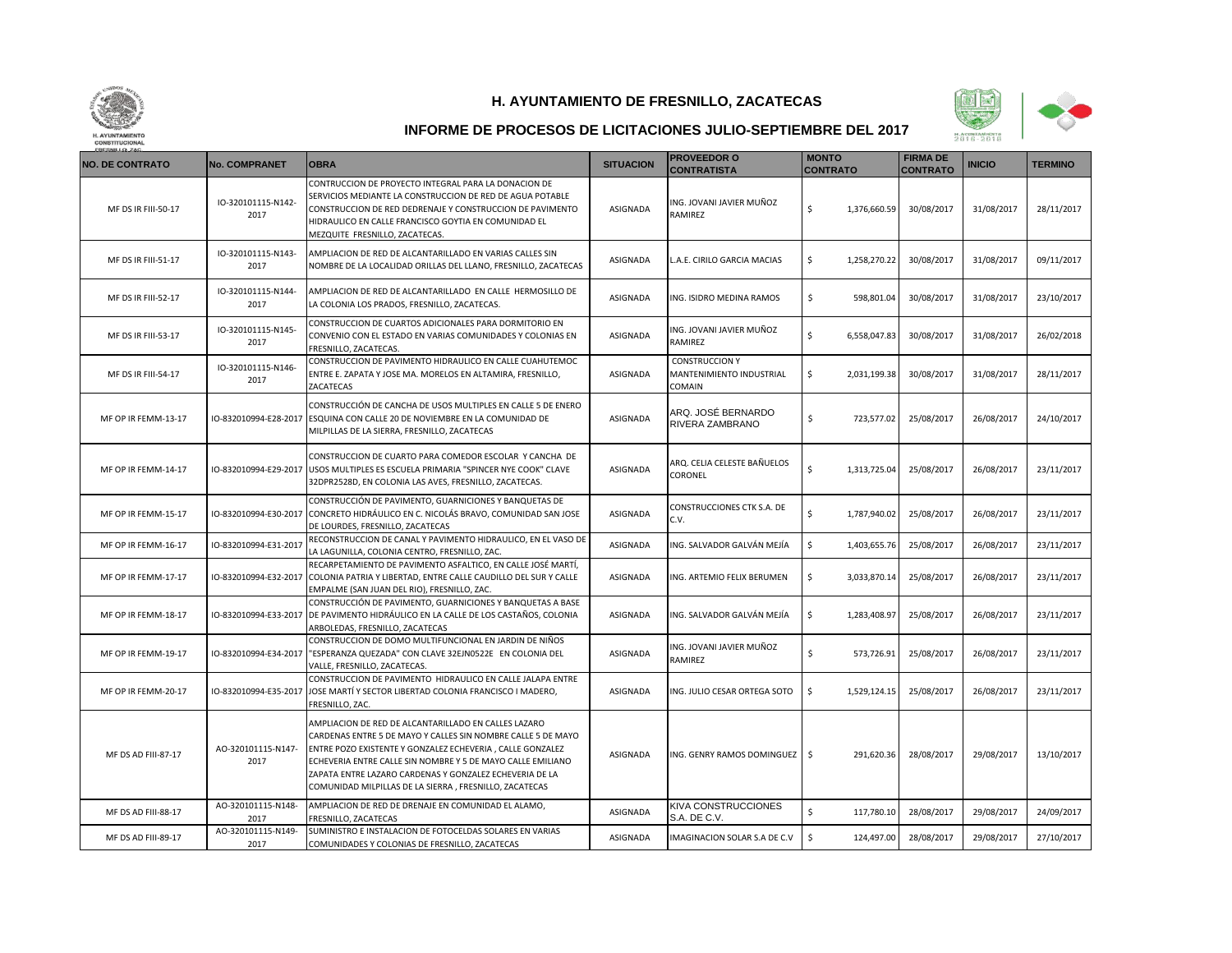



| <b>NO. DE CONTRATO</b>          | <b>No. COMPRANET</b>       | <b>OBRA</b>                                                                                                                                                                                                                                                                      | <b>SITUACION</b> | <b>PROVEEDOR O</b><br><b>CONTRATISTA</b>                            | <b>MONTO</b><br><b>CONTRATO</b> | <b>FIRMA DE</b><br><b>CONTRATO</b> | <b>INICIO</b> | <b>TERMINO</b> |
|---------------------------------|----------------------------|----------------------------------------------------------------------------------------------------------------------------------------------------------------------------------------------------------------------------------------------------------------------------------|------------------|---------------------------------------------------------------------|---------------------------------|------------------------------------|---------------|----------------|
| MF OP AD FEMM-03-17             | AO-832010994-E36-2017      | RESTAURACION Y CONSOLIDACION ESTRUCTURAL PRIMERA ETAPA DEL<br>MUSEO ÁGORA JOSÉ GONZALEZ ECHEVERRÍA                                                                                                                                                                               | ASIGNADA         | <b>ESCODA TECNICAS DE</b><br>ARQUITECTURA MONUMENTAL<br>S.A DE C.V. | \$<br>11,370,488.75             | 28/08/2017                         | 29/08/2017    | 26/11/2017     |
| MF SG AD ADQ FORTASEG-01-<br>17 | AO-832010994-E37-2017      | ADQUISICIÓN DE TRES (3) MOTOCICLETAS PARA LA DIRECCIÓN DE<br>SEGURIDAD PUBLICA MUNICIPAL DE FRESNILLO, ZACATECAS.                                                                                                                                                                | ASIGNADA         | C. MANUEL ALATORRE GONZALEZ                                         | Ŝ.<br>587,999.34                | 01/09/2017                         | 02/09/2017    | 01/10/2017     |
| MF SG IR ADQ FORTASEG-02-17     |                            | ADQUISICION DE EQUIPO PROGRAMA: IMPLEMENTACION Y<br>IA-832010994-E38-2017   DESARROLLO DEL SISTEMA DE JUSTICIA PENAL Y SISTEMAS<br><b>COMPLEMENTARIOS</b>                                                                                                                        | ASIGNADA         | CARDELLO DE MEXICO S.A. DE<br>C.V.                                  | \$<br>559,729.00                | 08/09/2017                         | 09/09/2017    | 23/10/2017     |
| MF OP IR FEMM-21-17             | IO-832010994-E39-2017      | CONSTRUCCIÓN DE PAVIMENTO HIDRAULICO EN LAS CALLES C. CARRILLO<br>PUERTO Y C, TOPILZIN EN COL. CENTRO, FRESNILLO, ZACATECAS                                                                                                                                                      | ASIGNADA         | ARO. HÉCTOR FAVIO GARCÍA<br>MEJÍA                                   | \$<br>2,998,653.55              | 22/09/2017                         | 23/09/2017    | 21/12/2017     |
| MF OP IR FEMM-22-17             |                            | RECONSTRUCCIÓN DE AULAS EN ESCUELA PRIMARIA MIGUEL HIDALGO Y<br>IO-832010994-E40-2017 COSTILLA, CLAVE:32DPR0967O EN LA LOCALIDAD SAUCITO DEL POLEO,<br>FRESNILLO, ZACATECAS                                                                                                      | ASIGNADA         | ARQ. ARMANDO JUSTINIEN VELOZ<br>CORTES                              | Ś<br>810,181.20                 | 22/09/2017                         | 23/09/2017    | 21/12/2017     |
| MF DS AD FIII-90-17             | AO-320101115-N150-<br>2017 | CONSTRUCCIÓN DE AULA TIPO 6X8 EN ESCUELA DE LA COMUNIDAD LA<br>MANGA FRESNILLO, ZACATECAS.                                                                                                                                                                                       | ASIGNADA         | C. SERGIO GARCIA GARAY                                              | Ś.<br>476,359.81                | 13/09/2017                         | 14/09/2017    | 11/01/2018     |
| MF DS AD FIII-91-17             | AO-320101115-N151<br>2017  | PAGO DE MANO DE OBRA DE CONSTRUCCIÓN DE BARDA PERIMETRAL<br>(150 MTS) EN ESCUELA TELESECUNDARIA DE ESTACIÓN SAN JOSÉ,<br>FRESNILLO, ZACATECAS.                                                                                                                                   | <b>ASIGNADA</b>  | INGENIERIA Y CONSTRUCCIONES<br>DEL CENTRO NORTE S.A. DE C.V.        | \$<br>248,287.93                | 13/09/2017                         | 14/09/2017    | 12/12/2017     |
| <b>MF DS IR FIII-55-17</b>      | IO-320101115-N152-<br>2017 | REHABILITACION DE RED DE DRENAJE EN CALLE HACIENDA DE<br>CORRALEJO ENTRE CALLE COLEGIO SAN NICOLAS Y CALLE 30 DE JULIO Y<br>CALLE SAN VICENTE ENTRE CALLE 1743 Y FIN DE CALLE 1743 ENTRE CALLE<br>COLEGIO SAN NICOLAS Y CALLE 30 DE JULIO EN COLONIA LA JOYA<br><b>FRESNILLO</b> | ASIGNADA         | C. DANIEL ALONSO PAEZ ALONSO \$                                     | 640,928.10                      | 29/09/2017                         | 30/09/2017    | 23/11/2017     |
| MF DS IR FIII-56-17             | IO-320101115-N153-<br>2017 | CONSTRUCCION DE PAVIMENTO EN CALLE EUSEBIO GUERRERO EN<br>COLONIA LAS HACIENDAS DE FRESNILLO, ZACATECAS.                                                                                                                                                                         | <b>DESIERTA</b>  |                                                                     |                                 |                                    |               |                |
| MF DS AD FIII-92-17             | AO-320101115-N154<br>2017  | AMPLIACION DE RED DE DRENAJE EN AVE OJUELOS, CALLE GLORIETA,<br>EMILIANO ZAPATA Y NARCIZO MENDOZA DE LA COMUNIDAD OJUELOS,<br>FRESNILLO ZACATECAS.                                                                                                                               | ASIGNADA         | ING. GENRY RAMOS DOMINGUEZ                                          | \$<br>435,296.10                | 21/09/2017                         | 22/09/2017    | 29/10/2017     |
| MF OP CP 3X1-01-17              | LO-832010994-E43-2017      | RESTAURACIÓN DE LA TORRE DEL TEMPLO DE LA PURIFICACIÓN EN EL<br>CENTRO HISTÓRICO DEL MUNICIPIO DE FRESNILLO, ZAC.                                                                                                                                                                | ASIGNADA         | <b>ESCODA TECNICAS DE</b><br>ARQUITECTURA MONUMENTAL<br>S.A DE C.V. | \$<br>3,964,240.35              | 03/10/2017                         | 04/10/2017    | 02/02/2018     |
| MF OP CP FORTALECE-01-17        | LO-832010994-E44-2017      | PAVIMENTO DE LA CALLE DR IGNACIO HIERRO, COL. CENTRO, CABECERA<br>MUNICIPAL Y PAVIMENTACION DE LA CALLE BELISARIO DOMINGUEZ Y<br>CONSTRUCCIÓN DE PLAZA ENTRE C. ALAMEDA Y C. PLAZA MADERO, COL<br>CENTRO, CABECERA MUNICPAL.                                                     | ASIGNADA         | ARQ. JOSÉ BERNARDO<br>RIVERA ZAMBRANO                               | \$<br>7,010,209.64              | 03/10/2017                         | 04/10/2017    | 01/01/2018     |
| MF DS AD FIII-93-17             | AO-320101115-N155-<br>2017 | AMPLIACION DE RED DE DRENAJE EN CALLE NIÑOS HEROES, LAZARO<br>CARDENAS Y CALLE ORIENTAL DE LA COMUNIDAD DE SANTIAGUILLO.<br>FRESNILLO, ZACATECAS.                                                                                                                                | <b>ASIGNADA</b>  | NGENIERIA Y CONSTRUCCIONES<br>DEL CENTRO NORTE S.A. DE C.V.         | Ś.<br>498,629.14                | 27/09/2017                         | 28/09/2017    | 26/12/2017     |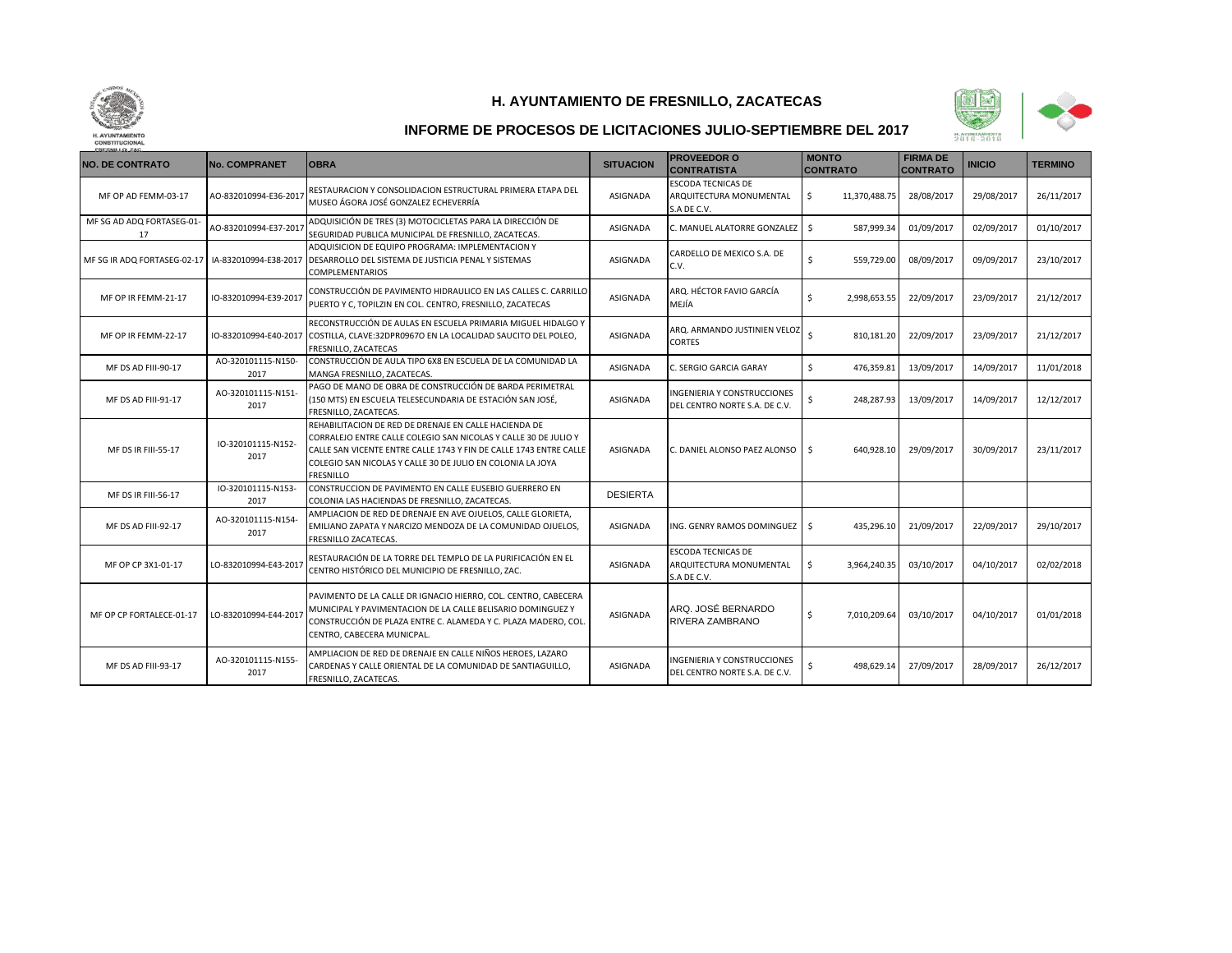

| <b>PLAZO</b> | <b>TRIMESTRE</b>           |
|--------------|----------------------------|
|              | JUL-SEP DEL<br>2017        |
| 90           | JUL-SEP DEL<br>2017        |
| 82           | JUL-SEP DEL<br>2017        |
| 150          | JUL-SEP DEL<br>2017        |
| 85           | JUL-SEP DEL<br>2017        |
| 70           | JUL-SEP DEL<br>2017        |
| 97           | JUL-SEP DEL<br>2017        |
| 126          | <b>JUL-SEP DEL</b><br>2017 |
| 130          | JUL-SEP DEL<br>2017        |
|              | JUL-SEP DEL<br>2017        |
| 75           | JUL-SEP DEL<br>2017        |
|              | JUL-SEP DEL<br>2017        |
| 72           | JUL-SEP DEL<br>2017        |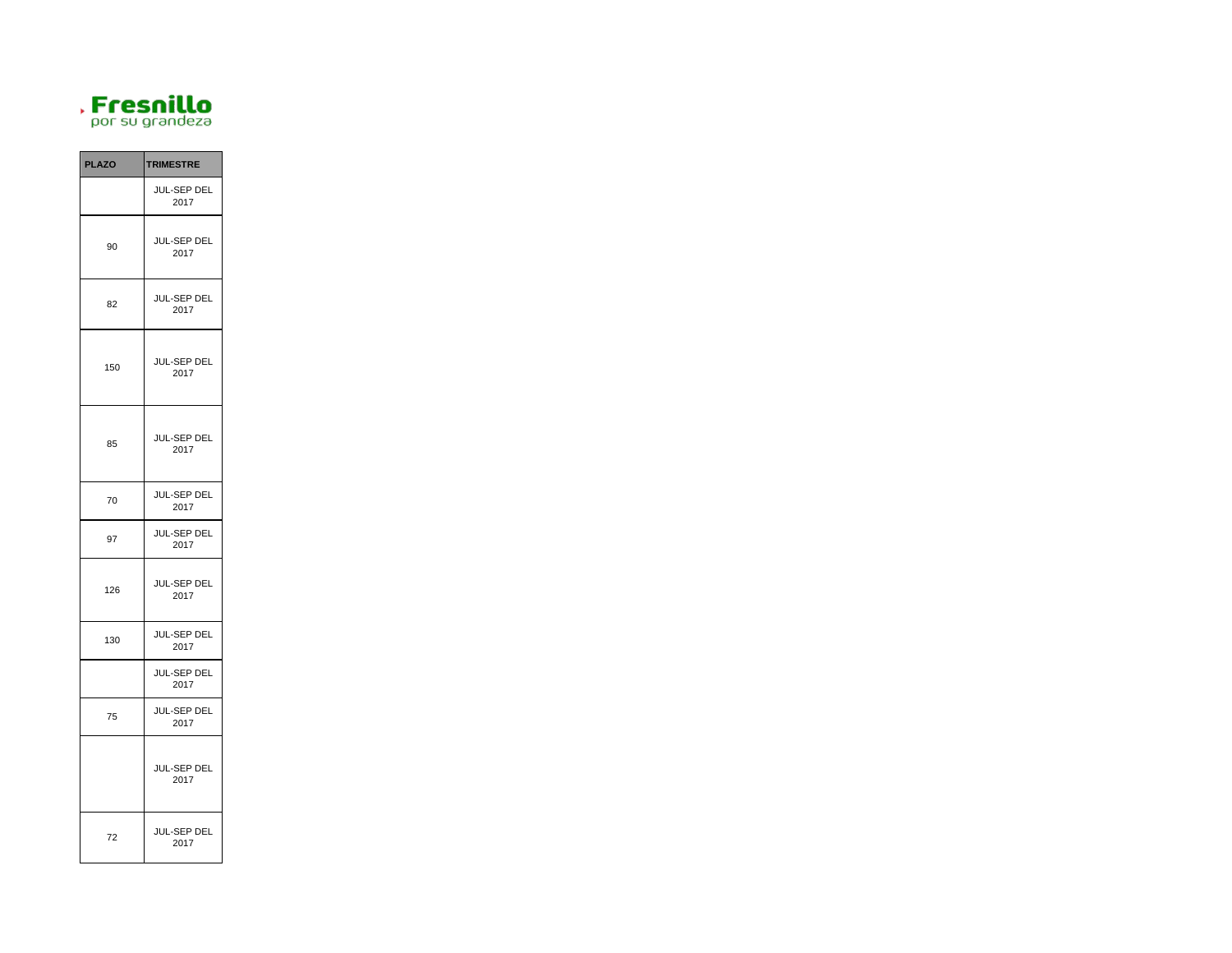

| <b>PLAZO</b> | <b>TRIMESTRE</b>           |
|--------------|----------------------------|
| 45           | <b>JUL-SEP DEL</b><br>2017 |
| 45           | JUL-SEP DEL<br>2017        |
| 32           | JUL-SEP DEL<br>2017        |
| 45           | <b>JUL-SEP DEL</b><br>2017 |
| 120          | JUL-SEP DEL<br>2017        |
| 90           | JUL-SEP DEL<br>2017        |
| 34           | JUL-SEP DEL<br>2017        |
| 90           | JUL-SEP DEL<br>2017        |
| 45           | JUL-SEP DEL<br>2017        |
|              | JUL-SEP DEL<br>2017        |
| 90           | JUL-SEP DEL<br>2017        |
| 90           | JUL-SEP DEL<br>2017        |
| 90           | JUL-SEP DEL<br>2017        |
| 90           | JUL-SEP DEL<br>2017        |
|              | JUL-SEP DEL<br>2017        |
| 90           | JUL-SEP DEL<br>2017        |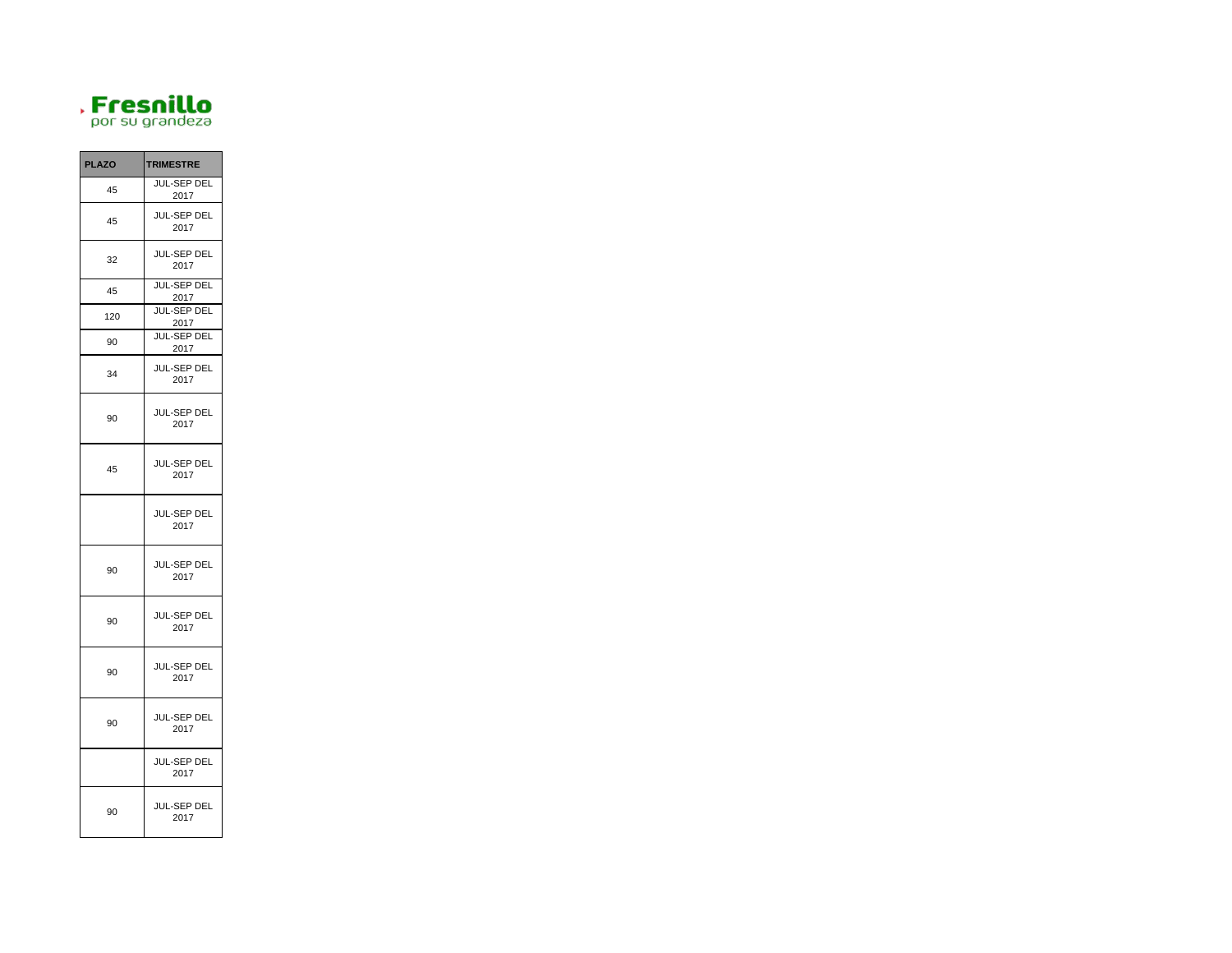

| <b>PLAZO</b> | <b>TRIMESTRE</b>           |
|--------------|----------------------------|
|              | JUL-SEP DEL<br>2017        |
| 90           | JUL-SEP DEL<br>2017        |
| 118          | JUL-SEP DEL<br>2017        |
| 67           | JUL-SEP DEL<br>2017        |
| 80           | <b>JUL-SEP DEL</b><br>2017 |
|              | JUL-SEP DEL<br>2017        |
| 90           | JUL-SEP DEL<br>2017        |
| 90           | JUL-SEP DEL<br>2017        |
| 90           | JUL-SEP DEL<br>2017        |
| 45           | <b>JUL-SEP DEL</b><br>2017 |
|              | JUL-SEP DEL<br>2017        |
| 60           | JUL-SEP DEL<br>2017        |
| 45           | JUL-SEP DEL<br>2017        |
| 23           | JUL-SEP DEL<br>2017        |
| 110          | JUL-SEP DEL<br>2017        |
| 138          | JUL-SEP DEL<br>2017        |
| 138          | JUL-SEP DEL<br>2017        |
|              | JUL-SEP DEL<br>2017        |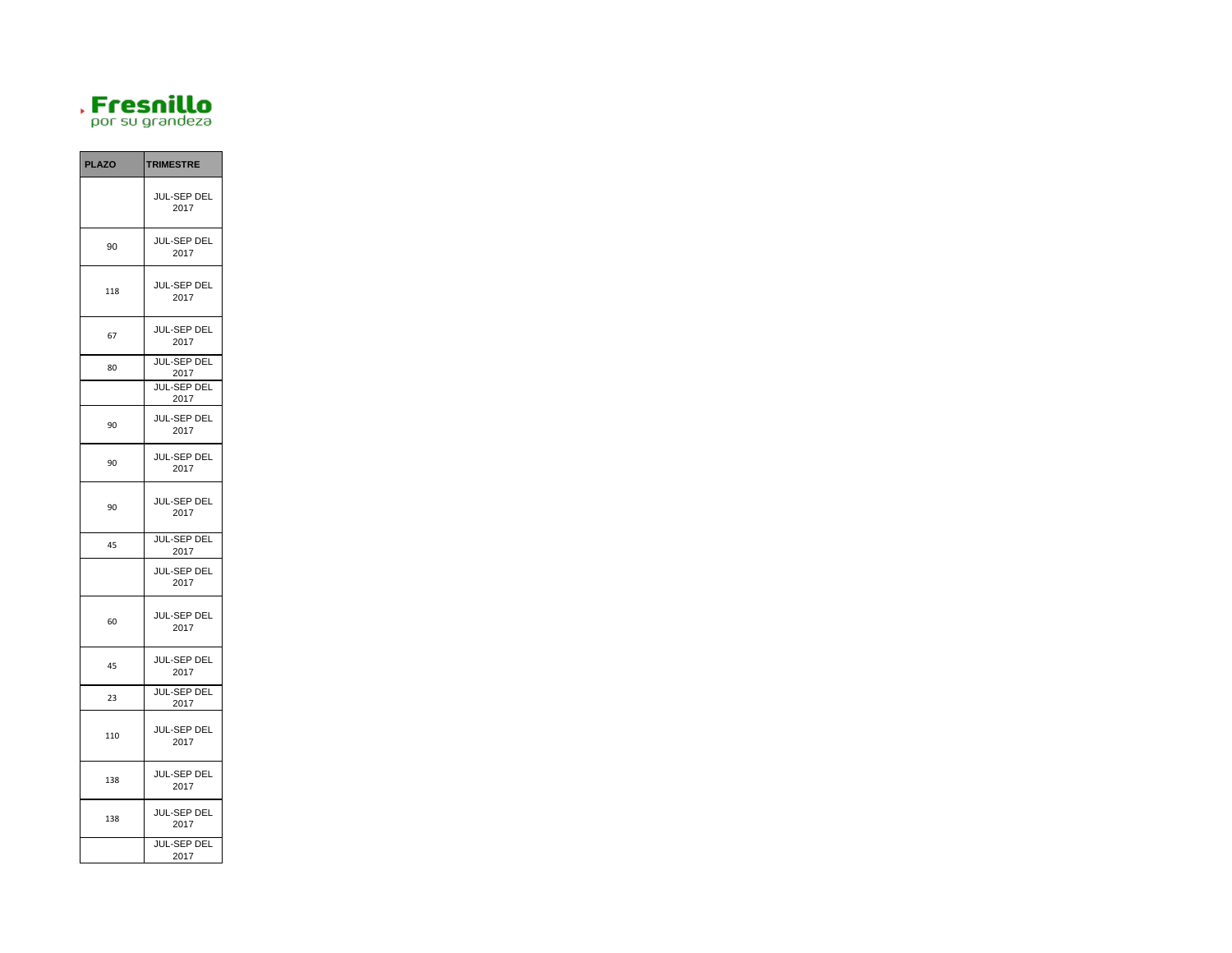

| <b>PLAZO</b> | <b>TRIMESTRE</b>           |
|--------------|----------------------------|
| 90           | JUL-SEP DEL<br>2017        |
| 71           | JUL-SEP DEL<br>2017        |
| 54           | JUL-SEP DEL<br>2017        |
| 180          | JUL-SEP DEL<br>2017        |
| 90           | JUL-SEP DEL<br>2017        |
| 60           | JUL-SEP DEL<br>2017        |
| 90           | <b>JUL-SEP DEL</b><br>2017 |
| 90           | JUL-SEP DEL<br>2017        |
| 90           | JUL-SEP DEL<br>2017        |
| 90           | JUL-SEP DEL<br>2017        |
| 90           | JUL-SEP DEL<br>2017        |
| 90           | JUL-SEP DEL<br>2017        |
| 90           | JUL-SEP DEL<br>2017        |
| 46           | JUL-SEP DEL<br>2017        |
| 27           | JUL-SEP DEL<br>2017        |
| 60           | <b>JUL-SEP DEL</b><br>2017 |